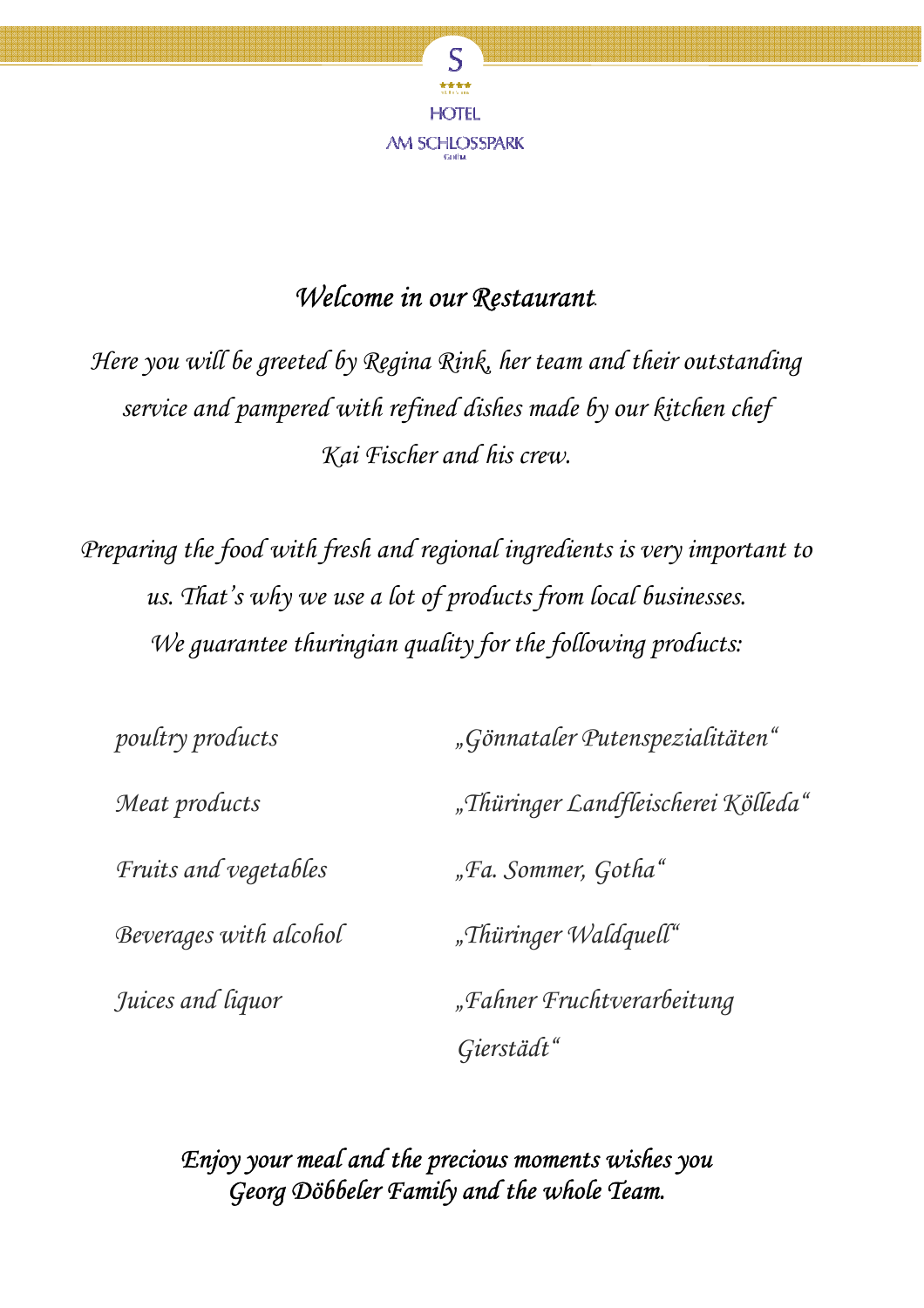

# *Starters*

#### *Dumpling with a twist*

*sliced home pickled salmon, dumpling doughnuts, marinated salat, dill double cream, lemon gel* 

#### *13,90 €*

*\** 

*Venison Praline caffee balsamic glaze, apple gelee, apple foam, calvados* 

## *14,50 €*

*\** 

*Roasted Sea Scallops* 

*red beet double cream, tomato, Dijon mustard chutney, carrot gel, Chorizo chip cucumber foam* 

#### *14,90 €*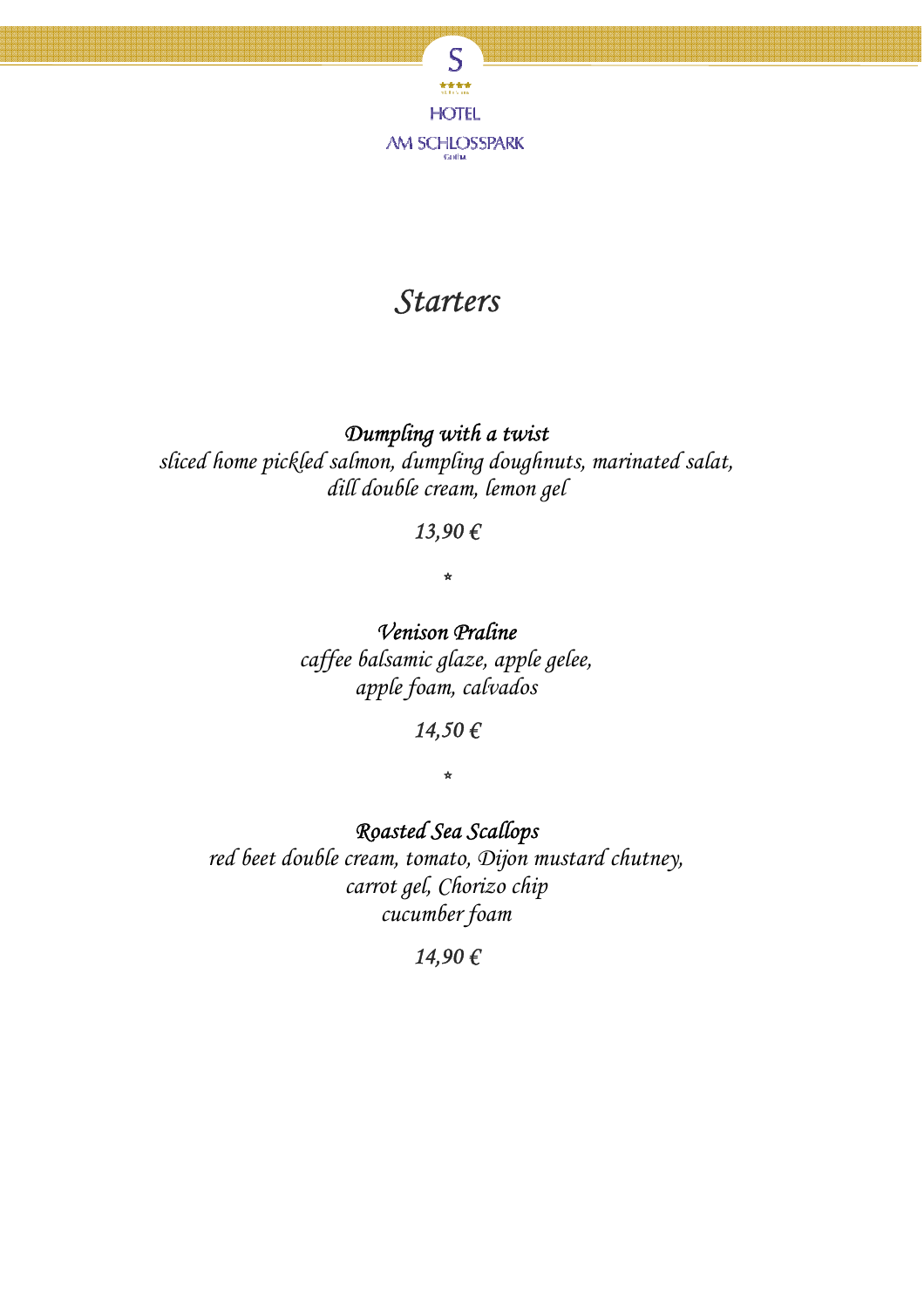

# *Soups*

## *Riesling coconut milk soup*

*lemon grass and safran, garnished with red peppers and watercress* 

*6,90 €* 

*\** 

*Chicken Broth with root vegetables, pappardelle*

*7,20 €* 

# *Salad*

*Big salad*

#### *12,50 €*

*optional with turkey breast stripes or stripes of cheese and bacon* 

#### *15,20 €*

*\** 

*small salad* 

*5,50 €*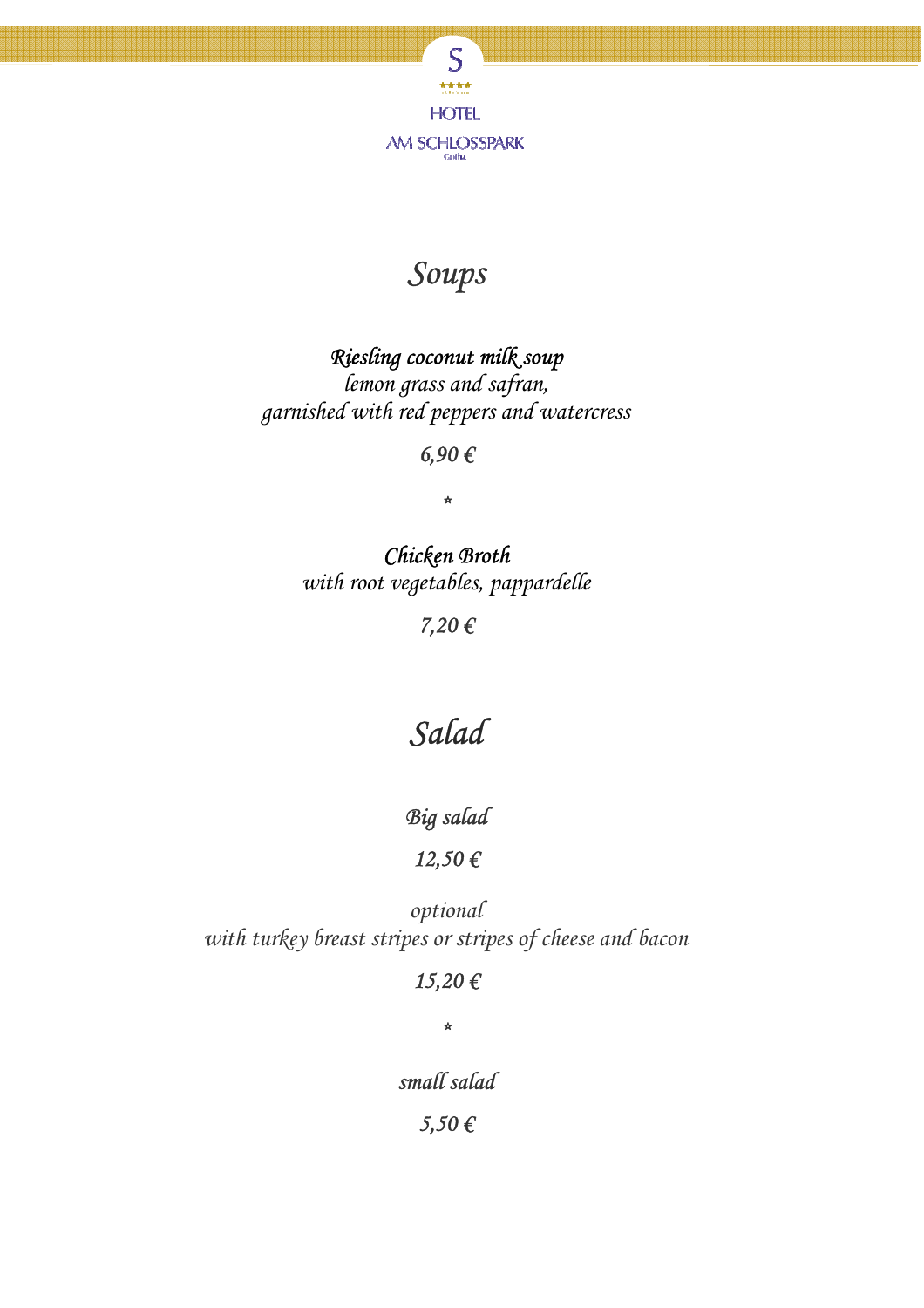

# *Meats*

## *Involtini of veal*

*filled with tomato cream, crusted with sesame, served on a bed of bacon string beans with roasted potatoes and Gorgonzola sauce* 

#### *22,90 €*

## *\**

*Thuringian style roasted pork neck with braised onions, roasted potatoes, cucumber double cream salad* 

*14,80 €* 

*\** 

## *Braised beef roulade – Grandma's style with Thuringian dumplings and apple infused red cabbage*

*17,90 €* 

*\** 

*Sous vide cooked lamb chops red beet root vegetables, potato porcini mushroom cream pinot noir sauce* 

*24,80 €*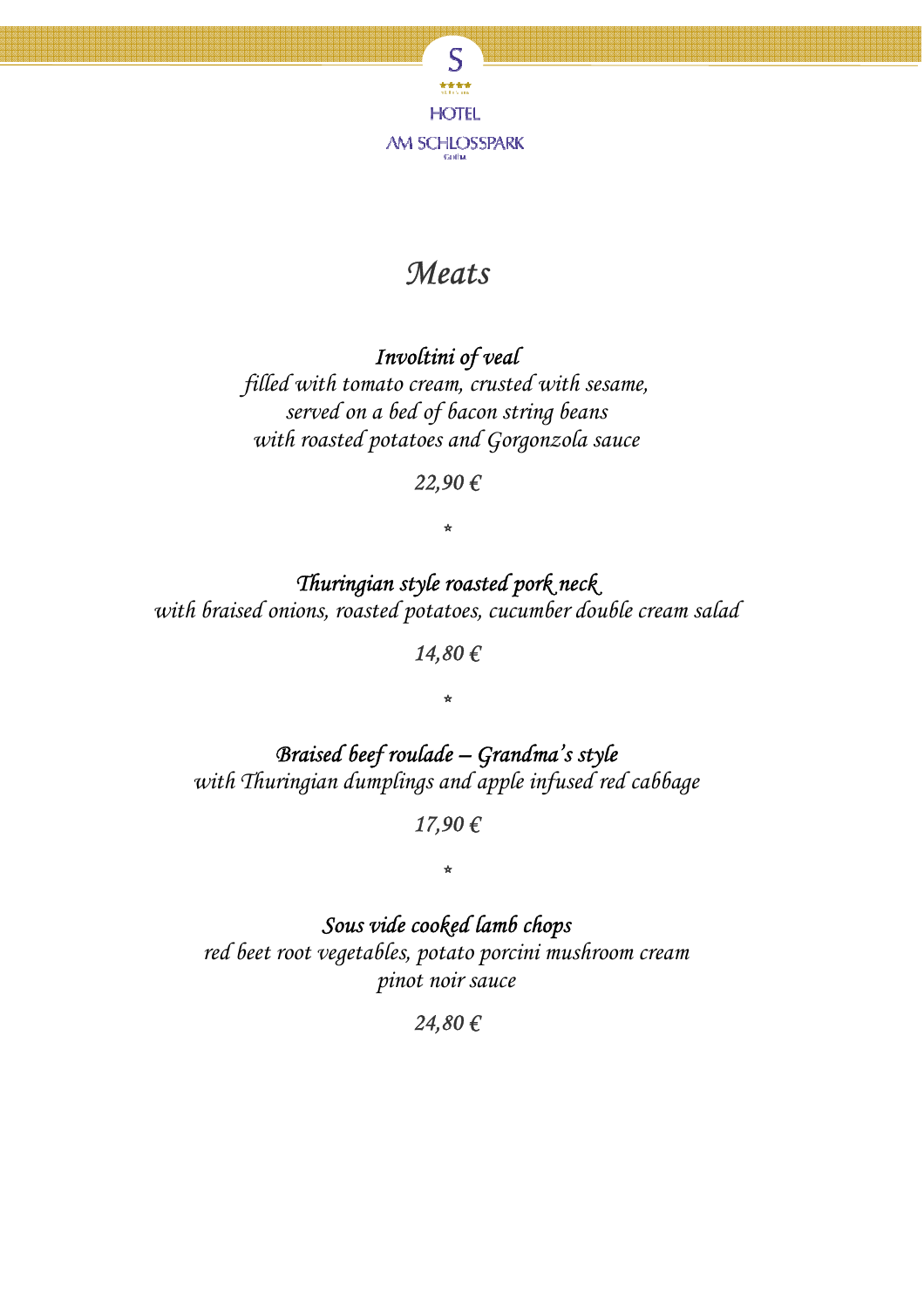

## *Turkey cutlets*

*in polenta breading, with dumpling fries and cucumber double cream salad* 

#### *16,50 €*

*\** 

*Roasted honey glazed ham marinated root vegetables, potato pickled cabbage strudel, red wine mustard sauce*

#### *15,90 €*

*\** 

*Duroc pork fillet medallions* 

*dusted with 7 herbs, roasted oyster mushrooms, potato Dijon mustard pure, Pinot Noir sauce* 

#### *19,90 €*

*\** 

*Thuringian meat and cheese plate with bread and butter* 

*13,50 €*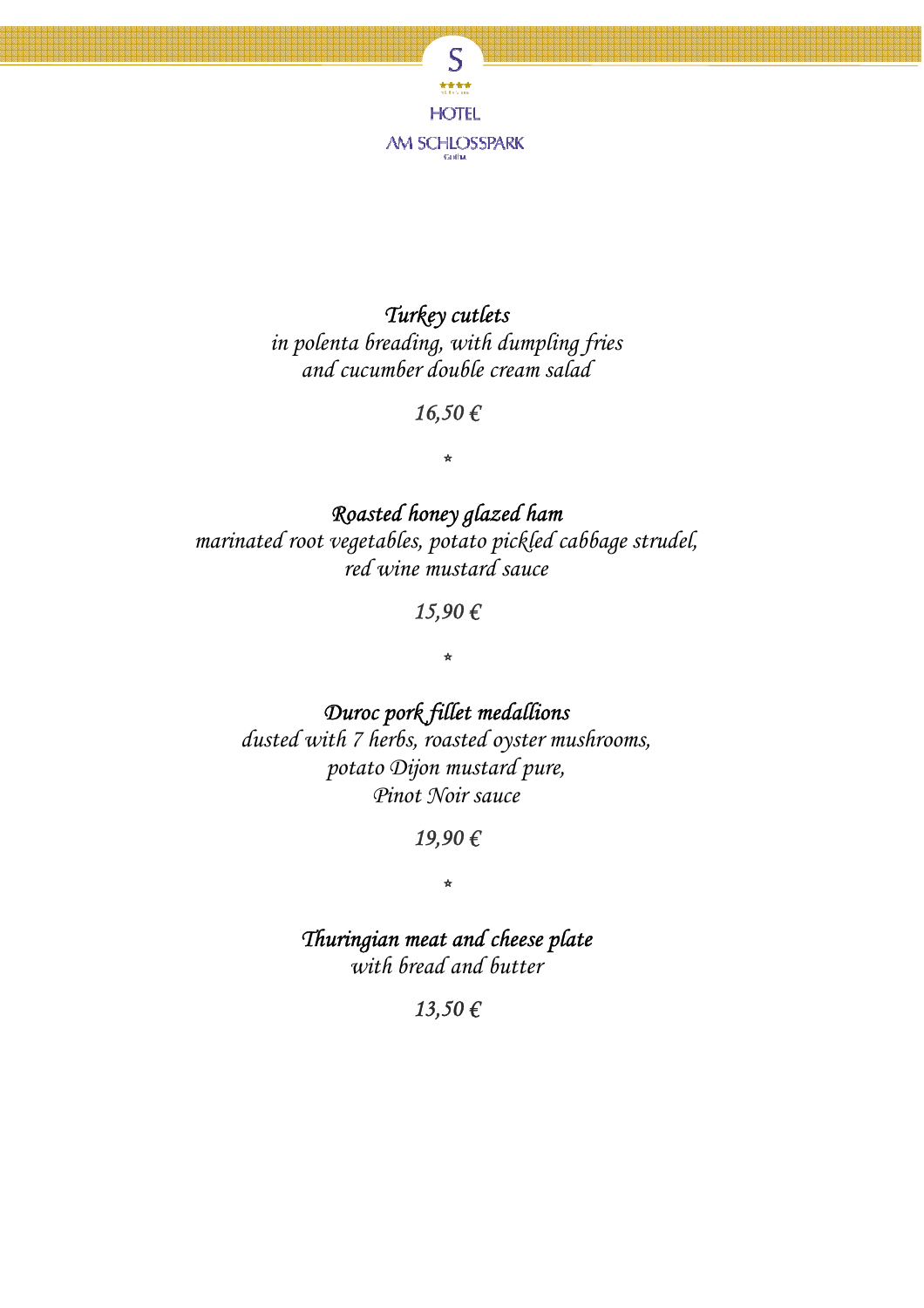

# *Vegan and Vegetarian*

*Homemade gnocchi refined tomatoes, Parmesan foam* 

*12,90 €* 

*\** 

*Pappardelle watercress cashew nut Pesto, grated Parmesan* 

*13,10 €* 

*\** 

*Quinoa-broccoli-spinach patty with aioli and balsamic marinated raspberries* 

*13,20 €* 

*\** 

*Gratinated goat cheese* 

*on a bed of red beet potato mousseline and Parmesan foam* 

*13,90 €*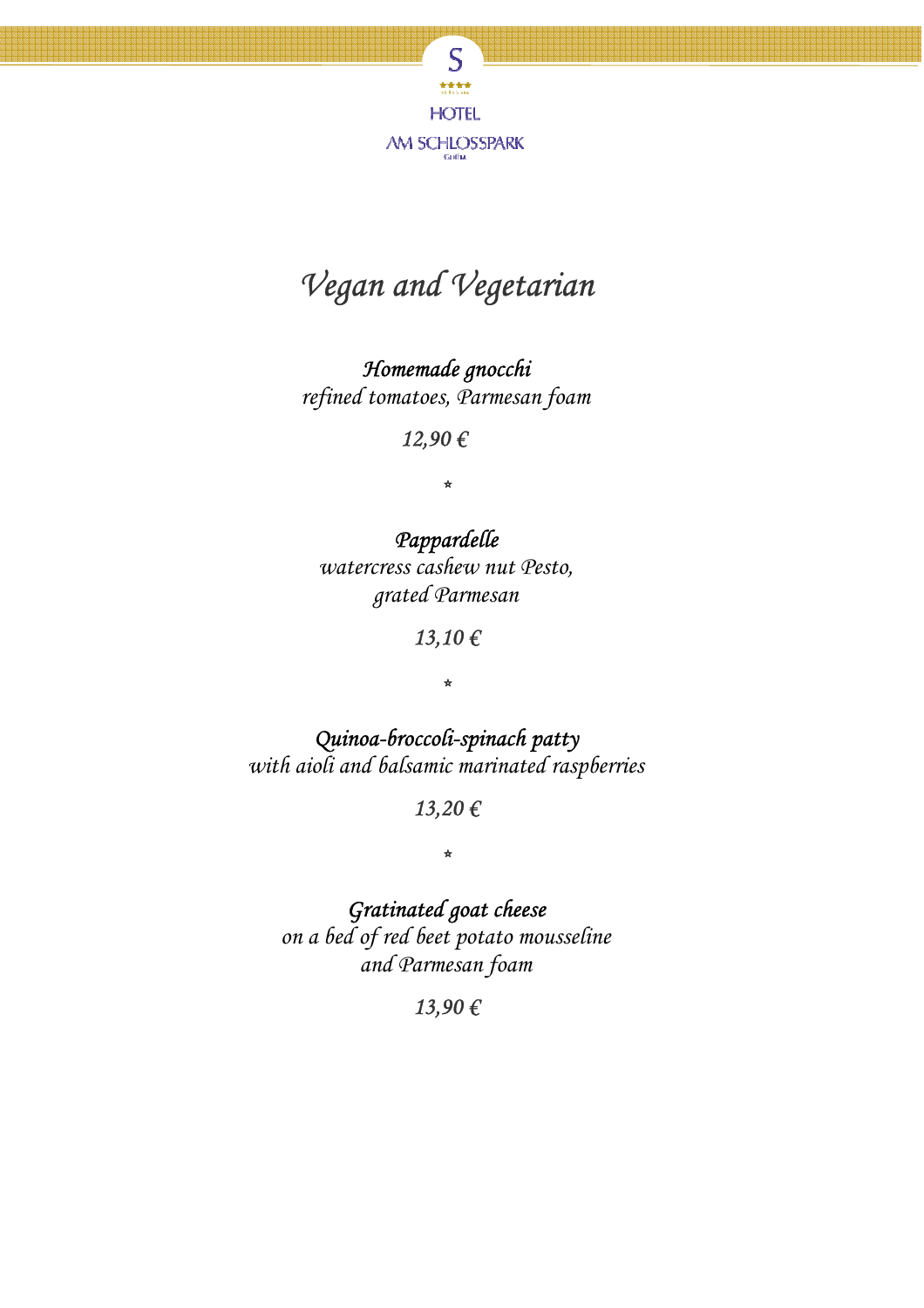

# *Fish*

## *Salmon confit in herb infused oil*

*served on bed of pappardelle, red beet peanut cream, cherry tomatoes and rucola* 

#### *17,20 €*

*\** 

## *Pan roasted fillet of gilthead*

*dusted with dill and sesame, with root vegetables, potato Dijon mustard cream peppers Riesling sauce* 

#### *18,50 €*

*\** 

#### *Roasted king prawns*

*pappardelle, red beet peanut cream, watercress cashew nuts pesto and grated Parmesan* 

#### *15,90 €*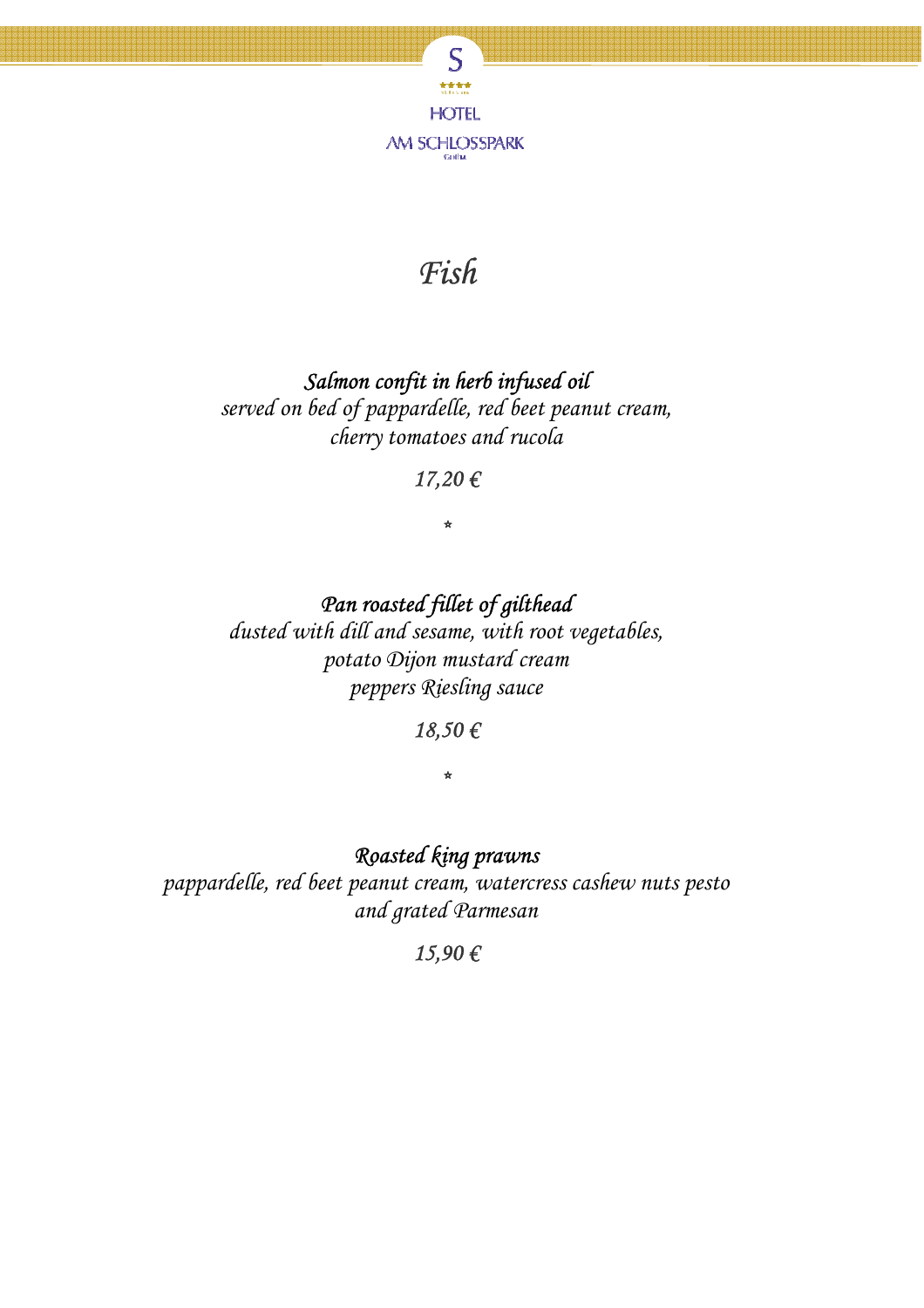

## *Dessert*

*Cream brule cupcakes with carrot infused caramel, and blood orange granite* 

*7,90 €* 

*\** 

*Lemon merengue crumble with strawberries – balsamic sauce and espresso chip* 

*6,90 €* 

# *Our ice cream specialties*

*Yogurt wild berry cup* 

*3 scoops of ice cream, wild berry ragout and whipped cream* 

*6,80 €* 

*\** 

*Coconut milk sundae* 

*3 scoops of coconut milk ice cream with whipped cream, chocolate sauce and grated coconut* 

*6,40 €*